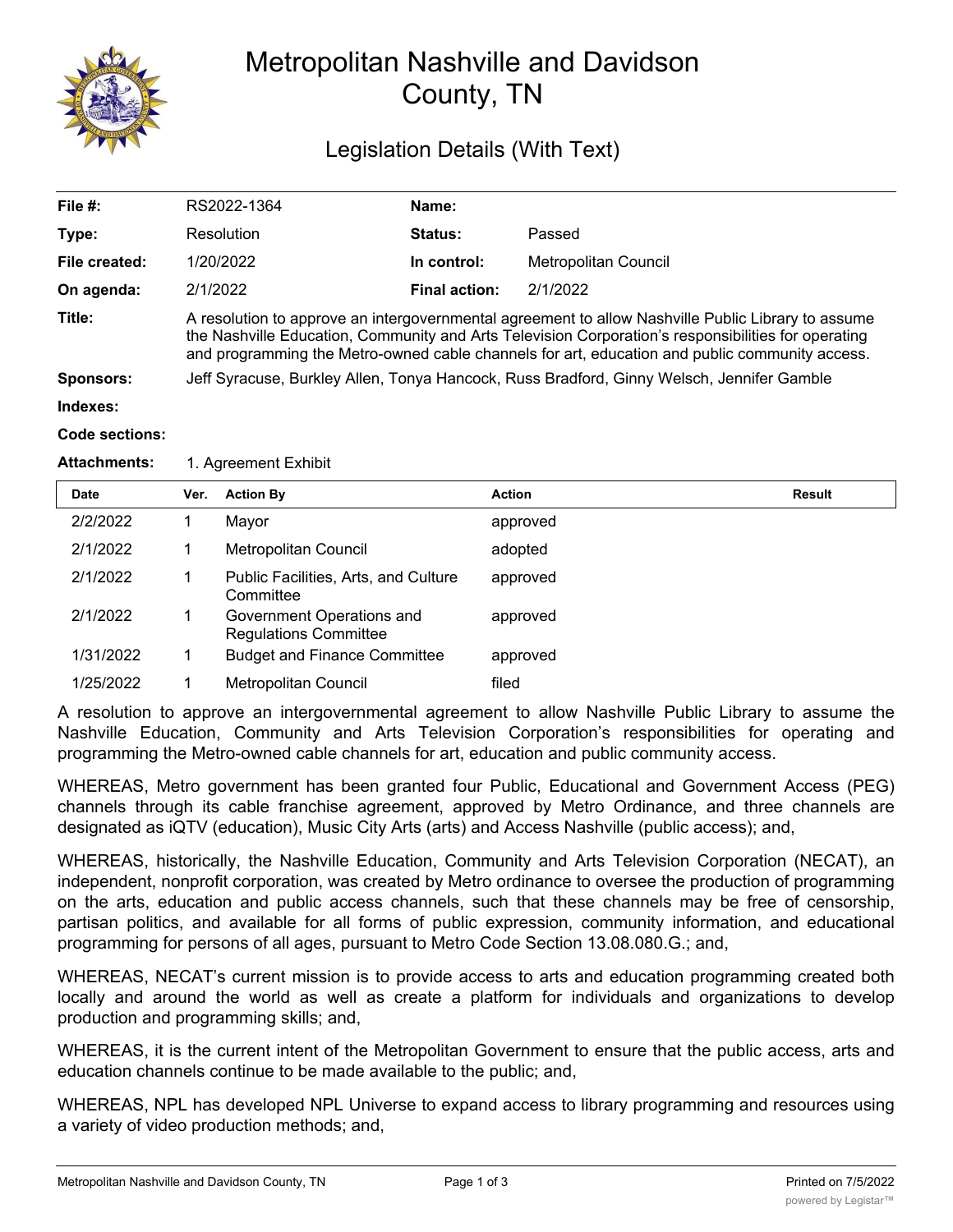WHEREAS, NPL's mission is to Advance Learning, and

WHEREAS, in order to facilitate this goal and increase the sustainability of the arts, education and public access channels, Nashville Public Library has agreed to take over the programming of these channels, along with the management of the Metro PEG Studio (previously handled by staff of the Metropolitan Department of Information Technology Services); and,

WHEREAS, it is currently contemplated that this delegation of NECAT's authority to Nashville Public Library would be done for a temporary assessment period, to assess whether that is an efficient and creative way to enhance the programming content of these channels and serve the related public needs; and,

WHEREAS, towards the end of that assessment period, it is anticipated that a determination would be made as to whether more permanent changes need to be made to the PEG channel operations, and action could then be taken on same, as necessary; and,

WHEREAS, in order to enable NECAT to delegate its authority to oversee the programming of these channels to these other parties, Metro needs to enter into an agreement with NECAT; and,

WHEREAS, pursuant to the Interlocal Cooperation Act,Tenn. Code Ann. § 12-9-104:

. . . the Agencies of political subdivisions that have governing boards separate from the governing bodies of the political subdivisions may make agreements for joint or cooperative action with other such agencies and with other public agencies. The power to make joint or cooperative agreements includes any power, privilege or authority exercised or that may be exercised by each of the agencies that is a party to the agreement. Agreements between agencies of political subdivisions that have separate governing boards and other such agencies and agreements between such agencies and public agencies shall substantially conform to the requirements of this chapter. The governing bodies of such political subdivisions shall require agreements made by their agencies pursuant to this chapter to be submitted to the governing body for approval before the agreements take effect;

and,

WHEREAS, the Interlocal Cooperation Act further allows such agreements to be approved by Council by Resolution; and,

WHEREAS, NECAT is an agency of a political subdivision that has a separate governing board, as referenced in TCA Section 12-9-104, allowing it to enter into an Intergovernmental or Interlocal agreement with Metro; and,

WHEREAS, the Library Board, the Department of Information Technology Services and the NECAT Board have all reviewed and approved the attached proposed agreement; and,

WHEREAS, it is accordingly in the best interest of the Metropolitan Government area that the attached agreement be approved.

NOW, THEREFORE, it is hereby resolved by the Council of the Metropolitan Government of Nashville and Davidson county:

Section 1. That the Intergovernmental Agreement between the Metropolitan Government and the Nashville Education, Community and Arts Television Corporation, which is attached hereto as Exhibit A, is hereby approved and authorized for execution.

Section 2. That this resolution shall become effective immediately upon its execution, the public welfare